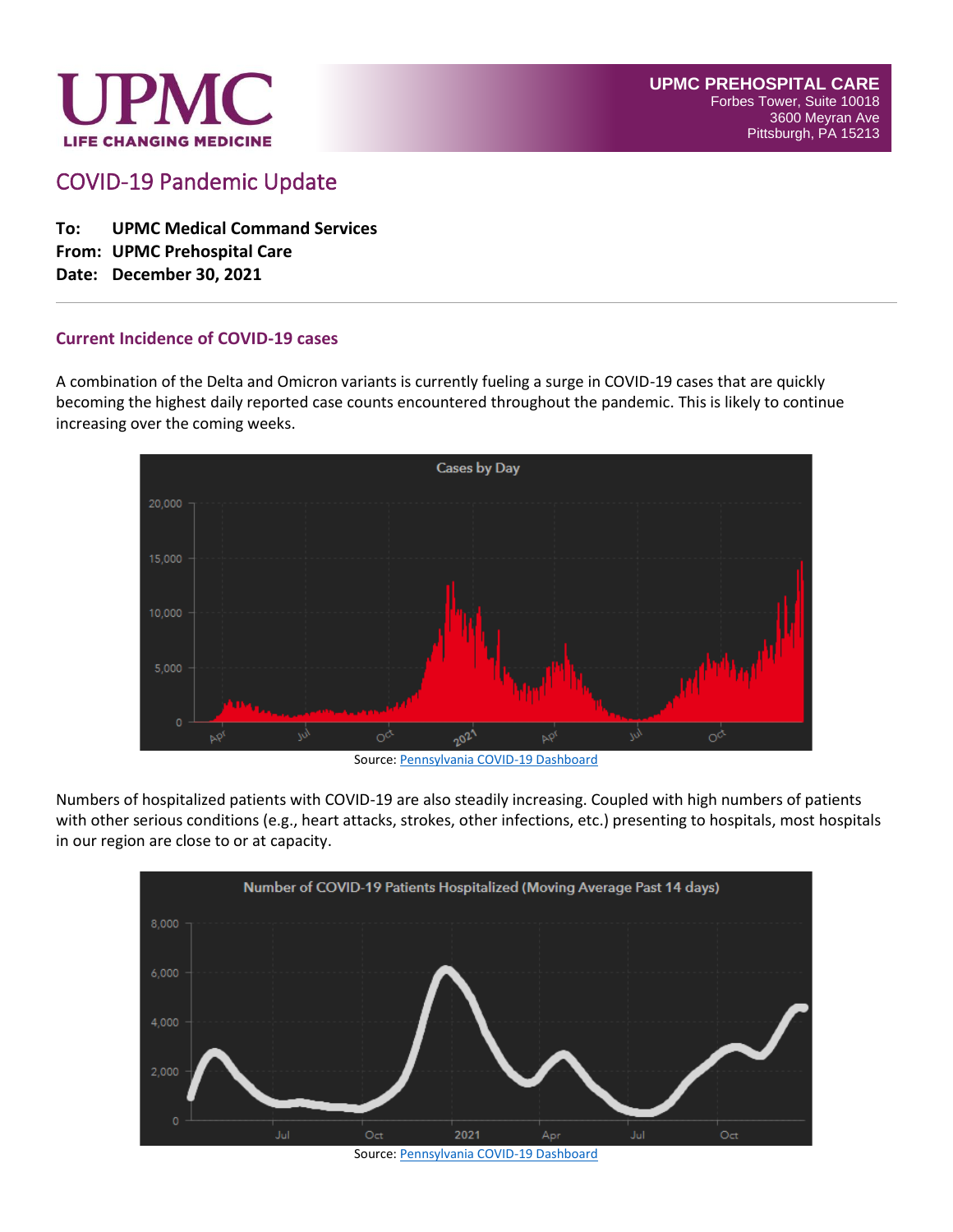

### **Change in CDC Return to Work Guidance**

The CDC recently changed its guidance on when individuals may return to work following COVID-19 illness or after an exposure. Refer to our latest schematic describing this latest guidance issued on December 30, 2021.

### **Responses to Frequently Asked Questions**

### *What is the Omicron variant and what is the current concern about it?*

A new variant of the SARS-CoV-2 virus (named Omicron) was first detected in South Africa in November 2021 and has quickly spread to the rest of the world, including to Western Pennsylvania. In updated estimates for the week of Dec 18- 25, the CDC estimated that 59% of U.S. COVID-19 cases are caused by the Omicron variant. This is anticipated to increasingly be the predominant variant worldwide in the coming weeks, replacing the most prevalent prior variant named Delta.

Of concern with the Omicron variant is that it has several mutations that seem to have affected its transmissibility and potential for severity of illness. The key aspects being considered, and latest updates are:

- **On Transmissibility**: It appears that the Omicron variant has increased transmissibility (how easily it is passed on between individuals), leading to a spike in COVID-19 cases throughout the world.
- **On Vaccine Effectiveness**: It appears that the vaccines remain largely effective against the Omicron variant, especially if individuals receive a booster of an mRNA vaccine. Further details provided below.
- **On Severity**: Preliminary data from South Africa and Europe suggest that a lower proportion of individuals infected with the Omicron variant are being hospitalized. However, these data may be confounded by higher rates of vaccination compared to the United States and that increases in rates of hospitalization and deaths lag initial spikes in cases by 2-3 weeks. More information on severity is needed to draw firm conclusions. Additionally, the increased number of cases (due to increased transmissibility) may lead to a higher total number of hospitalizations than with prior variants despite a lower per-case hospitalization rate.
- **On Testing**: Currently available tests for the SARS-CoV-2 virus appear to be similarly effective for detecting the Omicron variant.

#### *Are the currently available vaccines effective against the Omicron variant?*

**Overall, vaccination remains the single most effective way to prevent serious illness from COVID-19**. Vaccination has continued to be shown to be effective in reducing the likelihood of hospitalization or death from COVID-19, as evidenced by hospitalization or death rates for unvaccinated versus fully vaccinated individuals: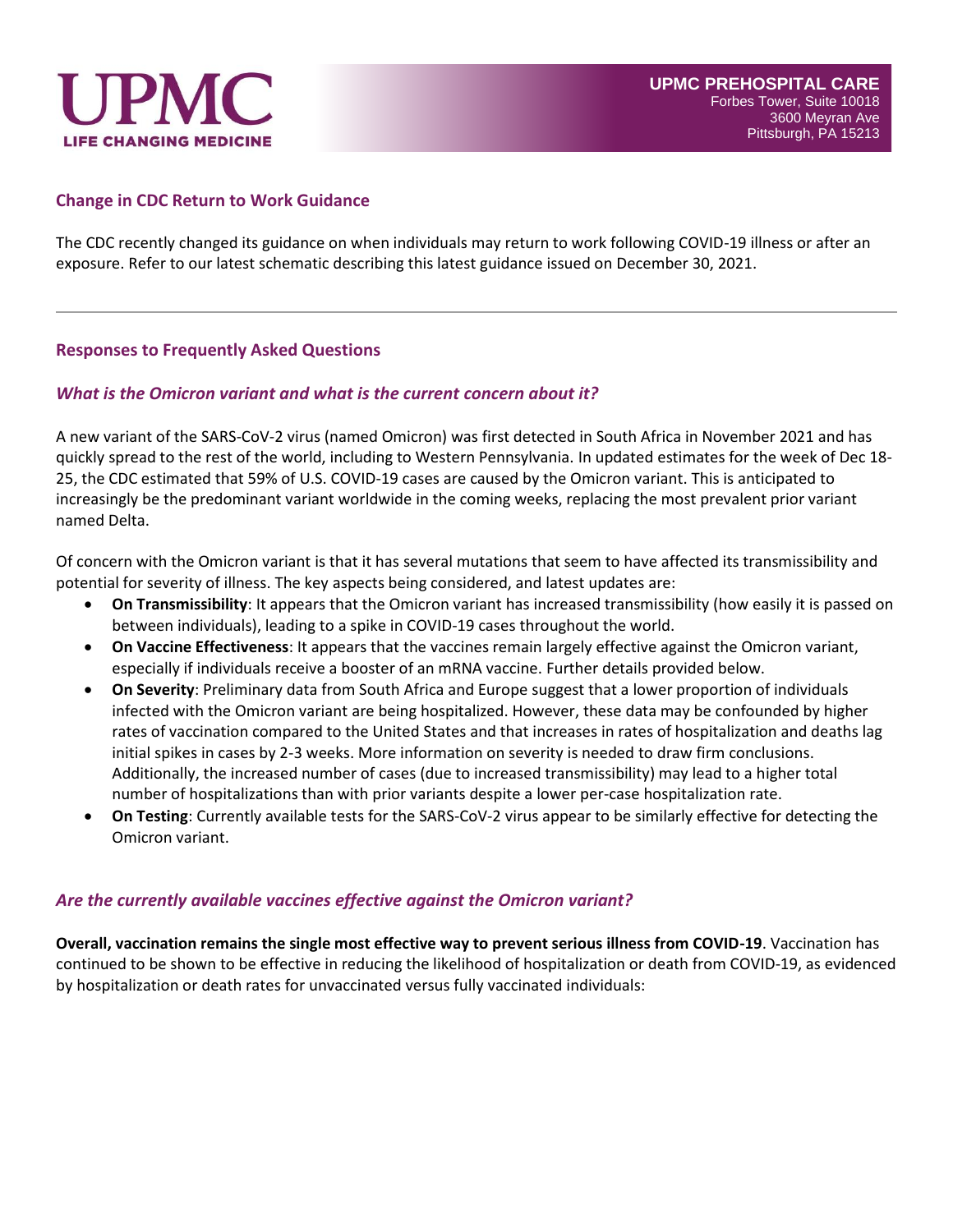

### **Age-Adjusted Rates of COVID-19 Hospitalizations by Vaccine Status in Adults Aged ≥18 Years (Jan-Nov 2021)**



The currently available mRNA vaccines (Pfizer and Moderna) appear to be effective against the Omicron variant if the 2 dose series was recently administered (<6 months) and especially if a booster (3rd) dose of vaccine has been received.





Vaccination with the Johnson & Johnson vaccine has been demonstrated to be less effective than either of the mRNA vaccines. Individuals who received a J&J vaccine >2 months ago are encouraged to receive a booster dose of either the Pfizer or Moderna vaccines.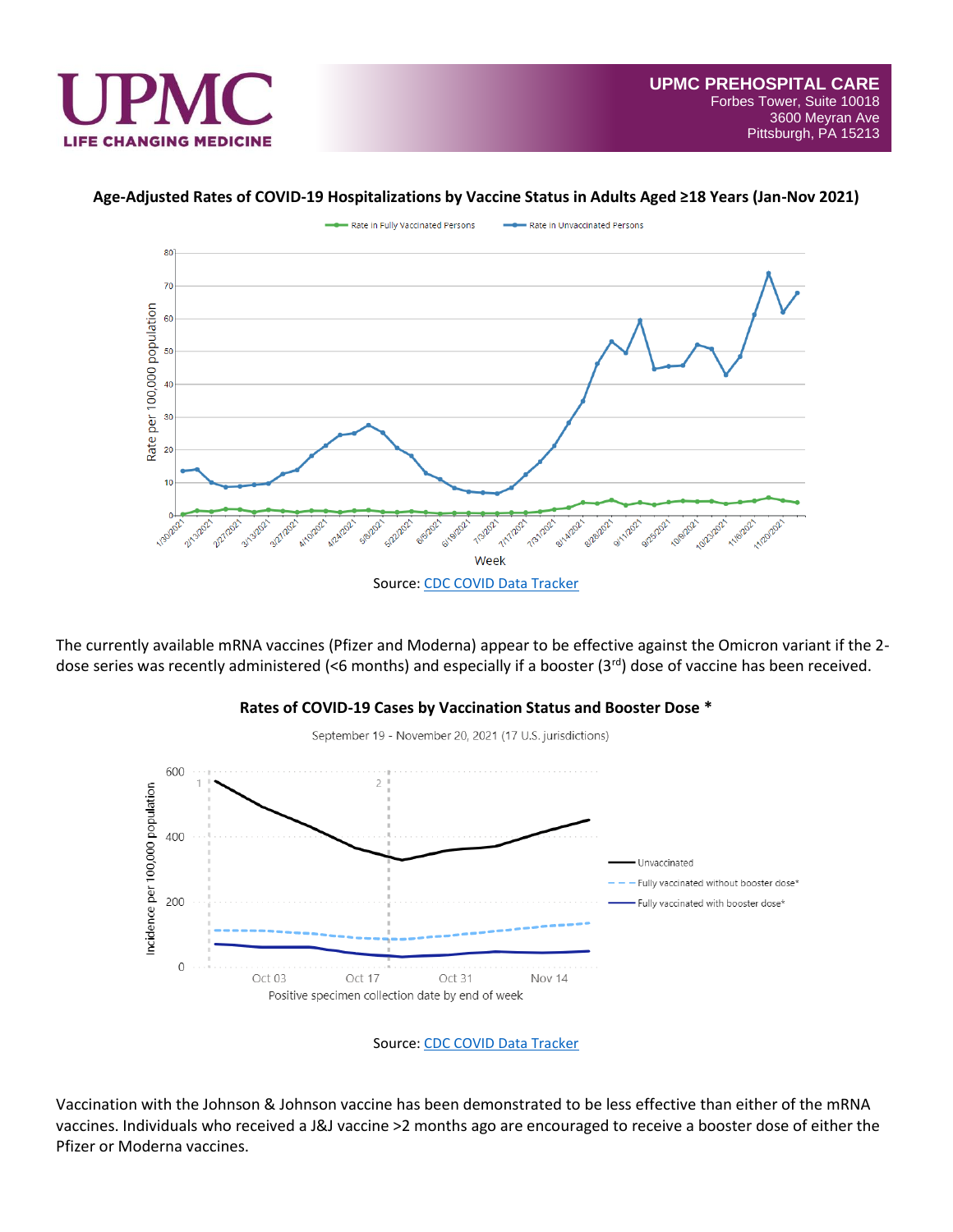

# *Are monoclonal antibodies effective against the Omicron variant and who is eligible?*

The two previously use monoclonal preparations (casirivimab-imdevimab and bamlanivimab-etesevimab) do not appear to be effective against the Omicron variant. However, a new monoclonal (sotrovimab) is currently available and is effective against the Omicron variant. UPMC has recently changed to primarily using the new monoclonal sotrovimab for all eligible cases of COVID-19 due to the increasing prevalence of the Omicron variant. This treatment is available to individuals at highest risk of COVID-19 complications, including:

- Pregnancy
- Immunosuppressive disease or immunosuppressive treatment
- Neurodevelopmental disorders (e.g., cerebral palsy)
- Having a medical-related technological dependence (e.g., tracheostomy, gastrostomy)
- Sickle cell disease
- Age ≥ 65 years
- Age > 55 years with another EUA-eligible comorbidity (e.g., COPD, DM, CKD)

# *What are the new medications for COVID-19, are they effective, and who is eligible?*

Two medications in pill form were recently provided emergency use authorization by the FDA for use in the U.S. Both medications are indicated for patients that test positive for COVID-19 when used within 5 days of onset of symptoms, when symptoms are mild to moderate and not requiring hospitalization. Both medications decrease the replication of virus and decrease the incidence of hospitalization or death. Both medications are indicated only for patients at risk for progression to severe disease based on underlying conditions.

- **Paxlvoid (Pfizer)**
	- o Indicated for ages 12 and over that weight 40 kg or more.
	- $\circ$  Taken as 3 pills twice a day for five days.
	- o Trials demonstrated an 88% reduction in risk for hospitalization or death.
- **Molnupiravir (Merck)**
	- o Indicated for ages 18 and over that weight 40 kg or more.
	- o Indicated for patients for whom alternative COVID-19 treatment options are not accessible or clinically appropriate.
	- o Not indicated during pregnancy.
	- o Trials demonstrated a 30% reduction in risk for hospitalization or death.

# *Are there any updates on masking or other PPE use?*

For daily EMS operations when engaged in patient encounters, guidance regarding PPE use is unchanged. Using at least a surgical mask and gloves for yourself and a 2-layer mask on the patient is necessary for all patient encounters. In those cases where there is a suspected COVID-19 patient, the patient cannot maintain a mask on, or there is performance of an aerosolizing procedure, a higher level of PPE should be used (respirator, eye protection, gloves, and gown).

For encounters outside of the workplace setting, we continue to encourage masking outside your individual home when around others, including at the station. This recommendation is independent of vaccination status, as the current Omicron variant is transmissible among vaccinated individuals. Viral spread among asymptomatic individuals may